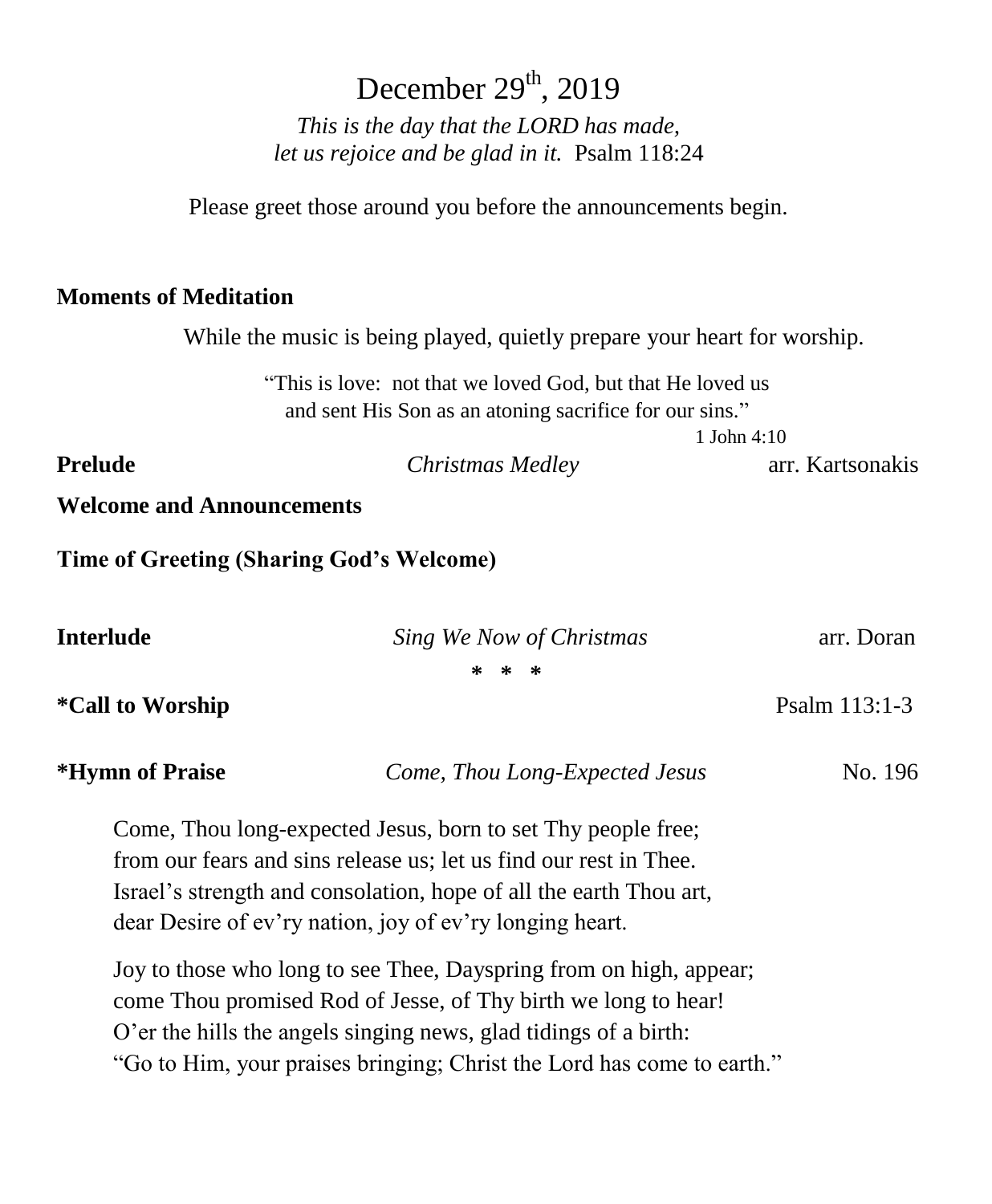Come to earth to taste our sadness, He whose glories knew no end; by His life He brings us gladness, our Redeemer, Shepherd, Friend. Leaving riches without number, born within a cattle stall; This the everlasting wonder, Christ was born the Lord of all.

Born Thy people to deliver, born a child and yet a king. born to reign in us forever, now Thy gracious kingdom bring. By Thine own eternal Spirit rule in all our hearts alone; by Thine all-sufficient merit, raise us to Thy glorious throne.

### **\*Prayer of Invocation**

**Scripture Reading Ezekiel 37:1-14** Pew Bible Page 1345

### **Prayer of Confession**

Our Father in heaven, help us to delight in You and to enjoy You forever. All the treasures and delights of this world have left us empty and unfulfilled. Forgive us, we ask, for making so much of all that this world has to offer us. In You there is everlasting joy and peace. Build us up by Your grace. Ignite in us a deeper desire to know You more. Drive us to Your Word; disciple us according to it; and continue to renew our sinful hearts. Show us Your Son, Jesus, and make us more like Him. Grant to us a greater measure of Your grace, this week especially, that we might enjoy You, and in turn we might enjoy all the many blessings that You so generously bestow to us. For Jesus' sake. Amen.

#### **Assurance of Pardoning Grace** Psalm 113:4-9

**4** The Lord is high above all nations, and his glory above the heavens! **<sup>5</sup>** Who is like the Lord our God, who is seated on high, **<sup>6</sup>** who looks far down on the heavens and the earth? **<sup>7</sup>** He raises the poor from the dust and lifts the needy from the ash heap, **<sup>8</sup>** to make them sit with princes, with the princes of his people. **<sup>9</sup>** He gives the barren woman a home, making her the joyous mother of children. Praise the Lord!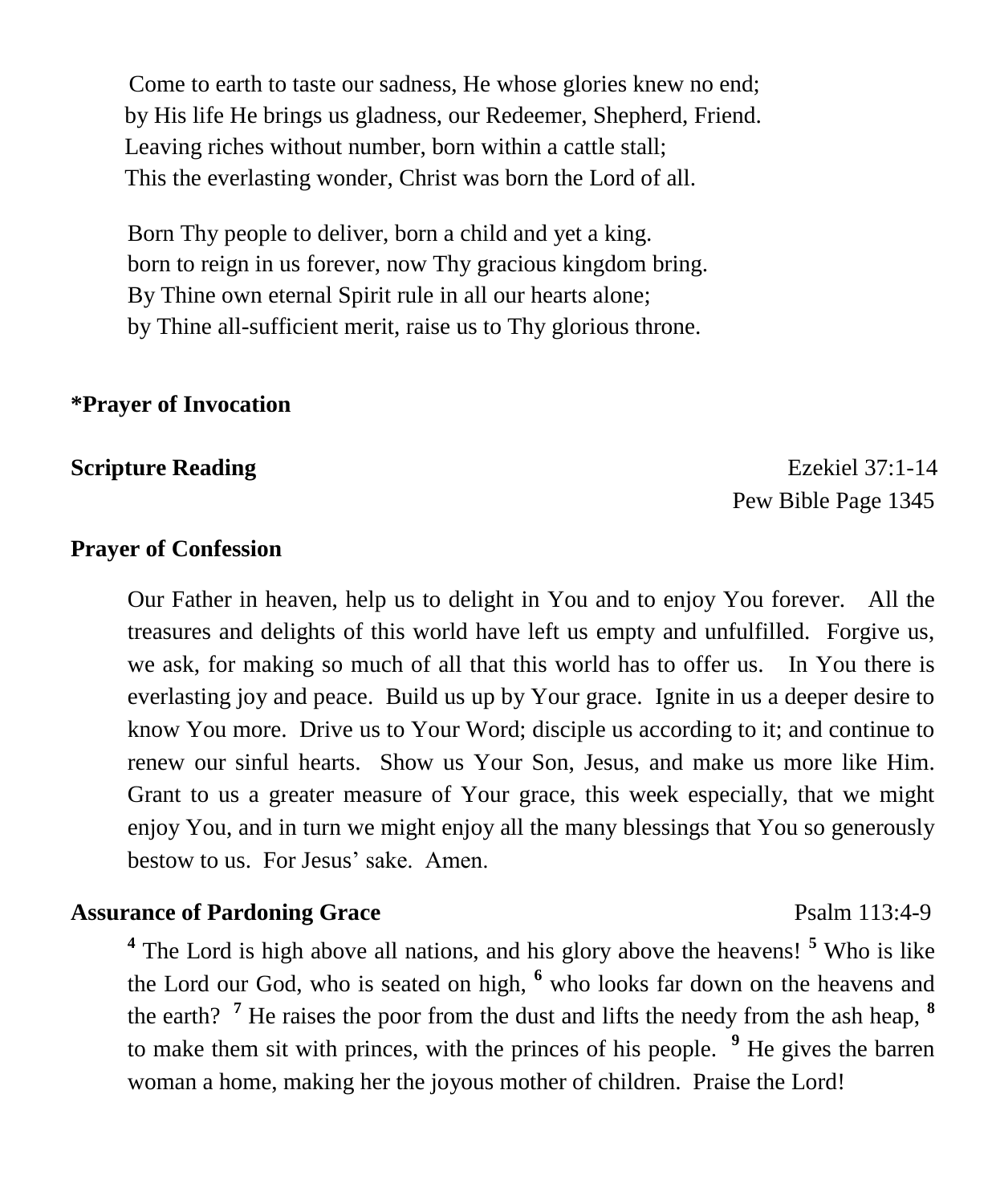Joy to the world! The Lord is come: let earth receive her King; Let every heart prepare Him room, and heav'n and nature sing, and heav'n and nature sing, and heav'n, and heav'n and nature sing.

Joy to the earth! The Savior reigns: let men their songs employ; While fields and floods, rocks, hills, and plains repeat the sounding joy, repeat the sounding joy, repeat, repeat the sounding joy.

No more let sins and sorrows grow, nor thorns infest the ground; He comes to make His blessings flow far as the curse is found, far as the curse is found, far as, far as the curse is found.

He rules the world with truth and grace, and makes the nations prove the glories of His righteousness, and wonders of His love, and wonders of His love, and wonders, wonders of His love.

### **Westminster Shorter Catechism 7 & 8**

- Q. 7 What are the decrees of God?
- **A. The decrees of God are, his eternal purpose, according to the counsel of his will, whereby, for his own glory, he hath foreordained whatsoever comes to pass.**
- Q. 8 How doth God execute his decrees?

### **A. God executeth his decrees in the works of creation and providence.**

**Prayer of Intercession**

**Tithes and Offering** *Carol of the Bells* arr. Schaum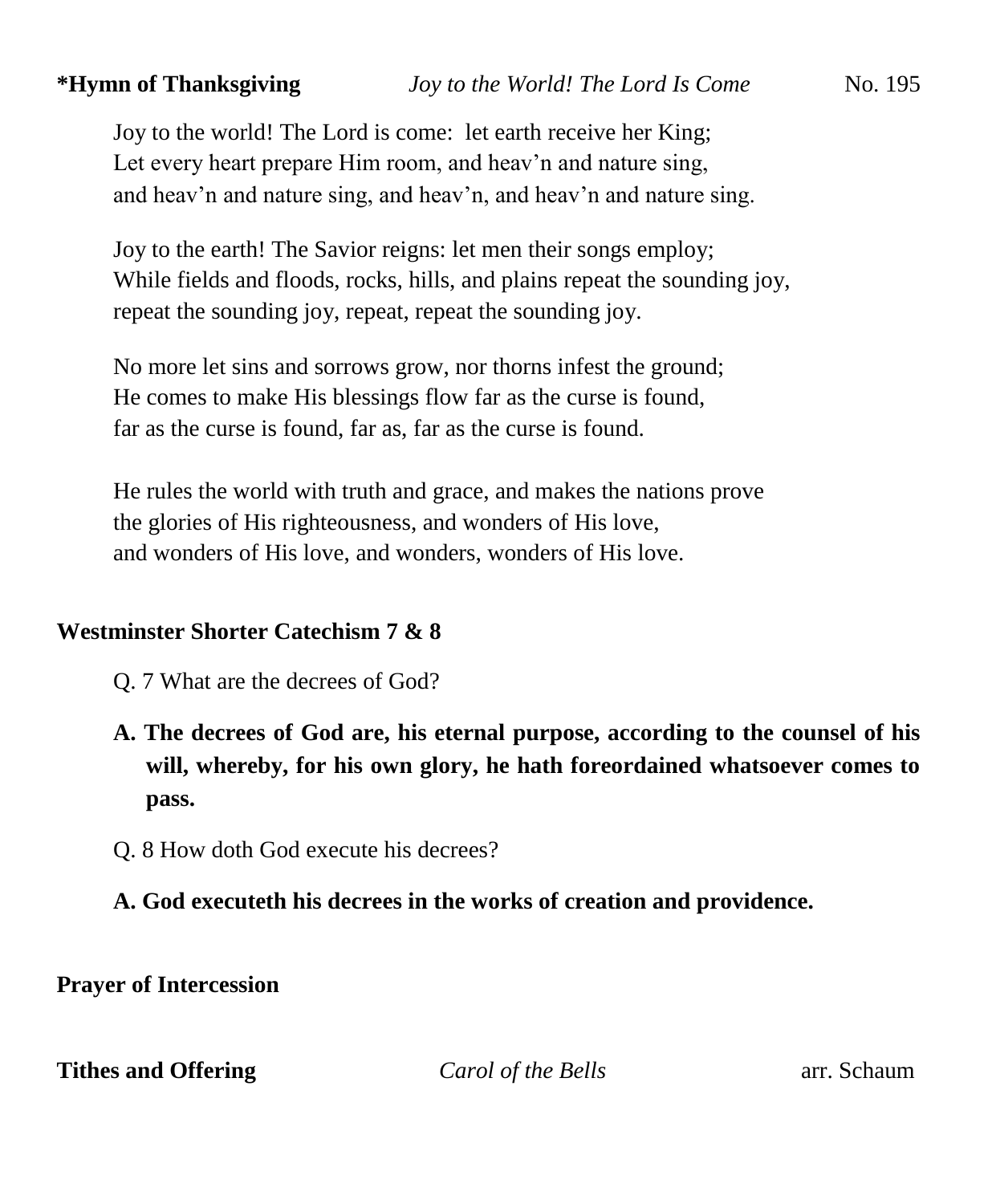#### **\*Hymn of Preparation** *Amazing Grace!* No. 460

Amazing grace! How sweet the sound, that saved a wretch like me! I once was lost, but now am found, was blind, but now I see.

'Twas grace that taught my heart to fear, and grace my fears relieved; how precious did that grace appear the hour I first believed!

Thro' many dangers, toils, and snares, I have already come; 'tis grace has brought me safe thus far, and grace will lead me home.

The Lord has promised good to me, His Word my hope secures; He will my shield and portion be, as long as life endures.

And when this flesh and heart shall fail, and mortal life shall cease, I shall possess within the veil a life of joy and peace.

When we've been there ten thousand years, bright shining as the sun, we've no less days to sing God's praise than when we've first begun.

**Sermon Songs of Advent, part 5** Luke 2:25-38

Pew Bible Page 1591

**Ministry of Music** *Now That I've Held Him in My Arms*Michael Card

An old man in the temple, waiting in the court; Waiting for the answer to a promise; And all at once he sees them in the morning sunshine: a couple coming carrying a Baby. Now that I've held Him in my arms my life can come to an end; Let Your servant now depart in peace, 'cause I've seen Your salvation. He's the light of the Gentiles, and the glory of His people Israel!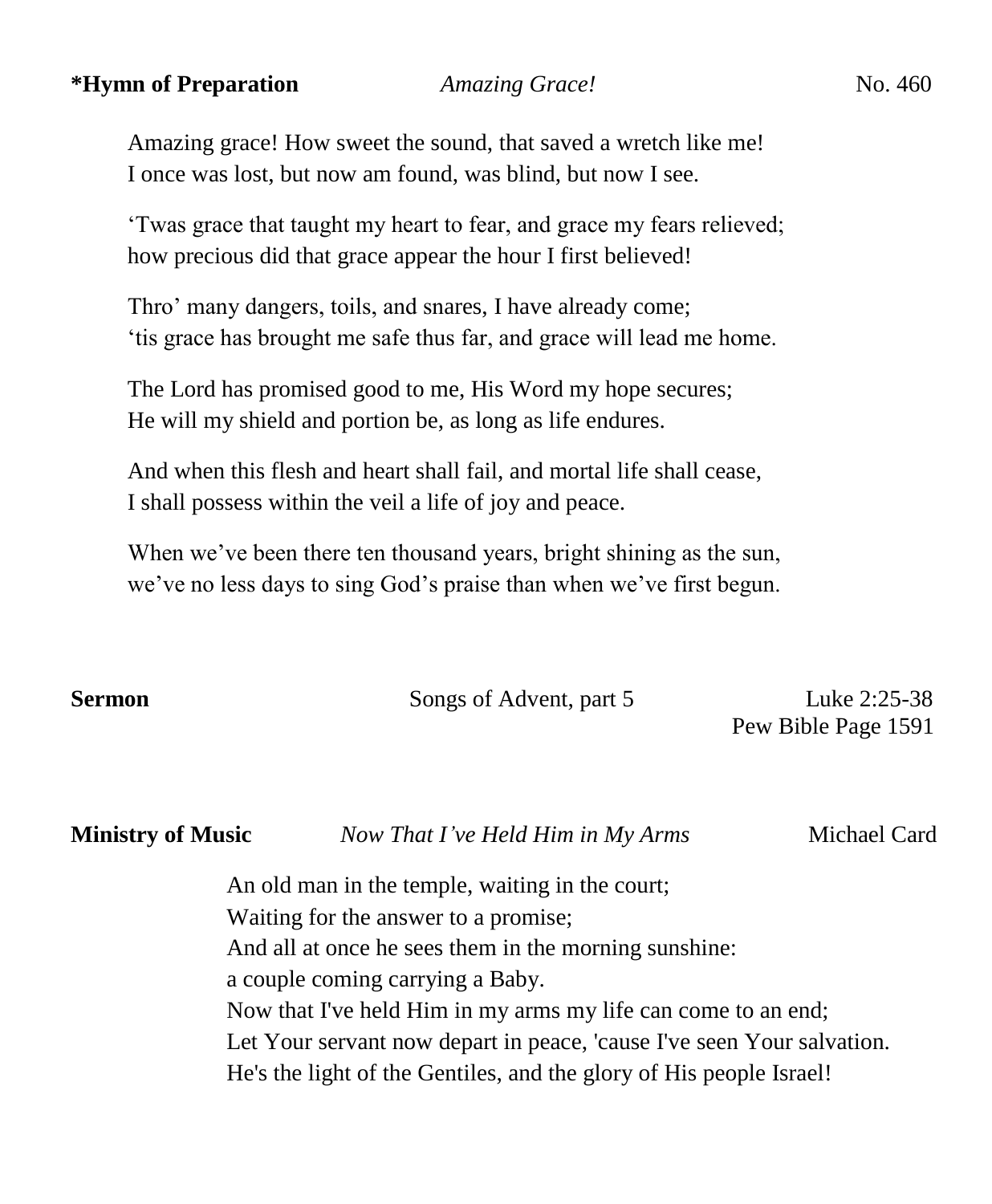Mary and the Baby come, and in her hand five shekels; the price to redeem her Baby Boy. The Baby softly cooing, nestled in her arms. Simeon takes the Boy and starts to sing. Now that I've held Him in my arms my life can come to an end; Let Your servant now depart in peace, 'cause I've seen Your salvation. He's the light of the Gentiles, and the glory of His people Israel!

Now's the time to take Him in your arms, your life will never come to an end. He's the only way that you'll find peace; He'll give you salvation. He's the light of the Gentiles and the glory of His people Israel!

### Sermon Outline

1. The Holy Spirit

2. The Timing of God

3. The Remnant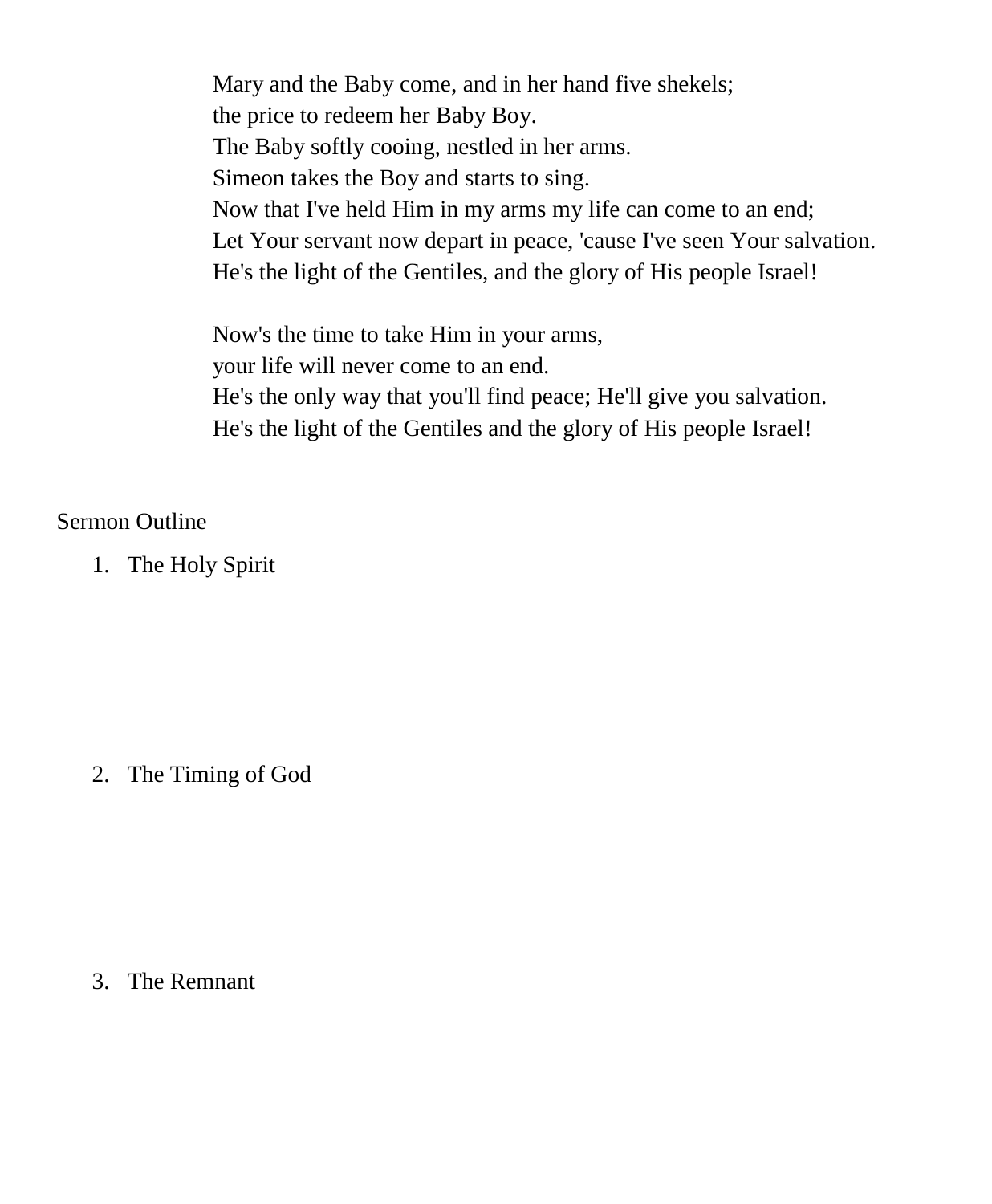Questions for Further Reflection:

- 1. Very often we associate being a Christian with being 'a good person'. Simeon is described as "righteous and devout" in v. 25. How does this differ from what people associate with being "good" today?
- 2. Surely it would not have been easy to raise the Son of God. What did Mary and Joseph learn about Jesus from vv. 29-32 and vv. 34-35?
- 3. What did Anna do? Read v. 37. Was this a worthwhile use of her time? What does it teach you about the importance of prayer? What does it teach us about growing older and the work of the elderly in the church?
- 4. What does it mean to wait on the Lord? Is this something that you do well? Why or why not? What are some promises that God has made to you in the Bible that might help you be more patient?

## **\*Hymn of Response** *Jesus! What a Friend for Sinners!* No. 498

Jesus! what a Friend for sinners! Jesus! Lover of my soul; Friends may fail me, foes assail me, He, my Savior, makes me whole.

REFRAIN: Hallelujah! what a Savior! Hallelujah! what a Friend! Saving, helping, keeping, loving, He is with me to the end.

Jesus! what a strength in weakness! Let me hide myself in Him; tempted, tried, and sometimes failing, He, my strength, my vict'ry wins. REFRAIN

Jesus! what a help in sorrow! While the billows o'er me roll, even when my heart is breaking, He, my comfort, helps my soul. REFRAIN

Jesus! what a guide and keeper! While the tempest still is high, storms about me, night o'er-takes me, He, my pilot, hears my cry. REFRAIN

Jesus! I do now receive Him, more than all in Him I find; He hath granted me forgiveness, I am His, and He is mine. REFRAIN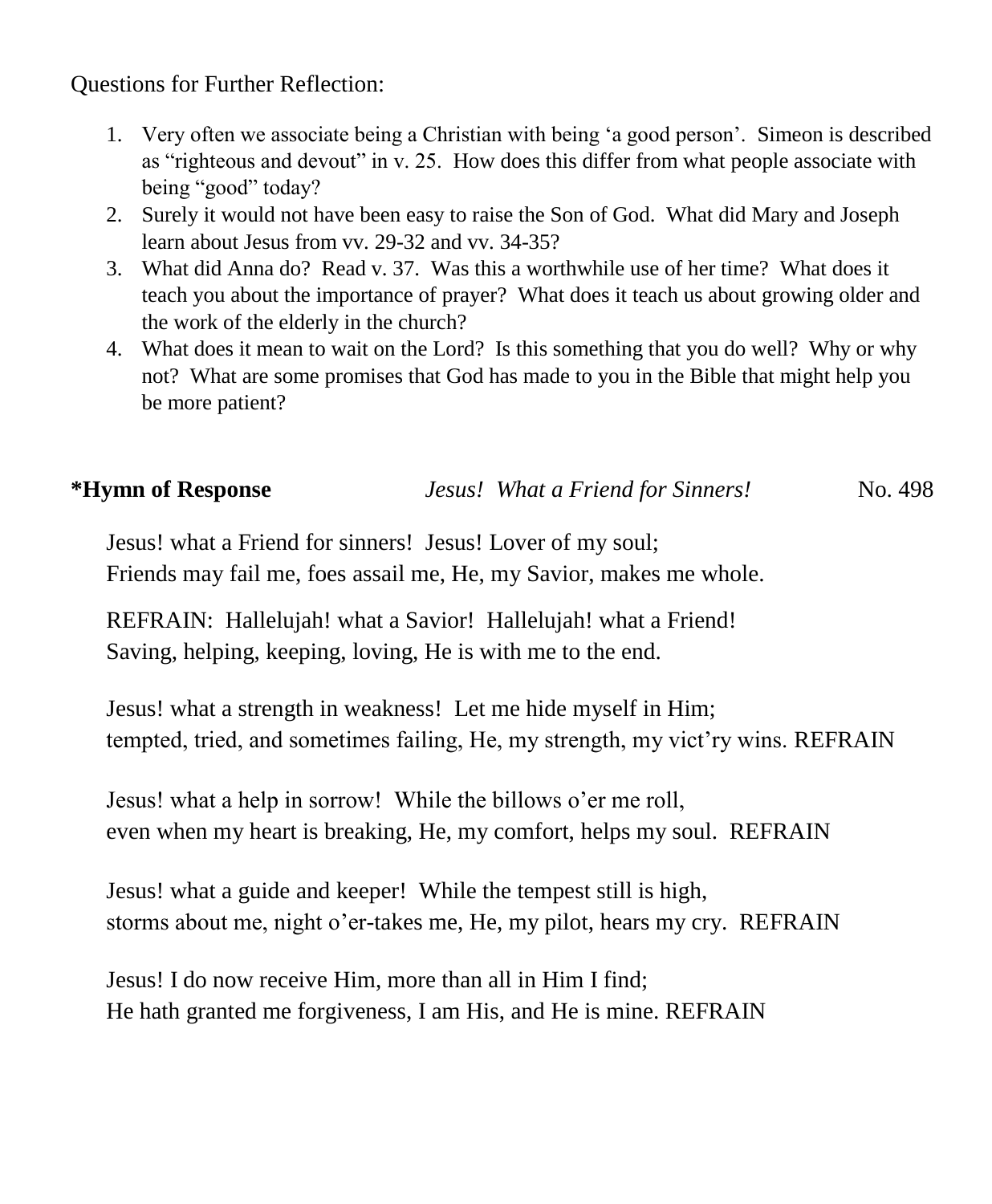## **\*Benediction**

# **\*Gloria Patri** No. 735

Glory be to the Father, and to the Son, and to the Holy Ghost; as it was in the beginning, is now, and ever shall be, world without end. Amen, amen.

# *Joy to the World* arr. Bock

**\* Congregation:** Please stand as able.

**\* \* \* \* \* \* \* \***

**Solo** Bruce Stoltzfus **Piano** Sandy DeGroot **Piano and Organ** Sandy Schoon Sandy Schoon **Intercessory Prayer** Bruce Stoltzfus, Elder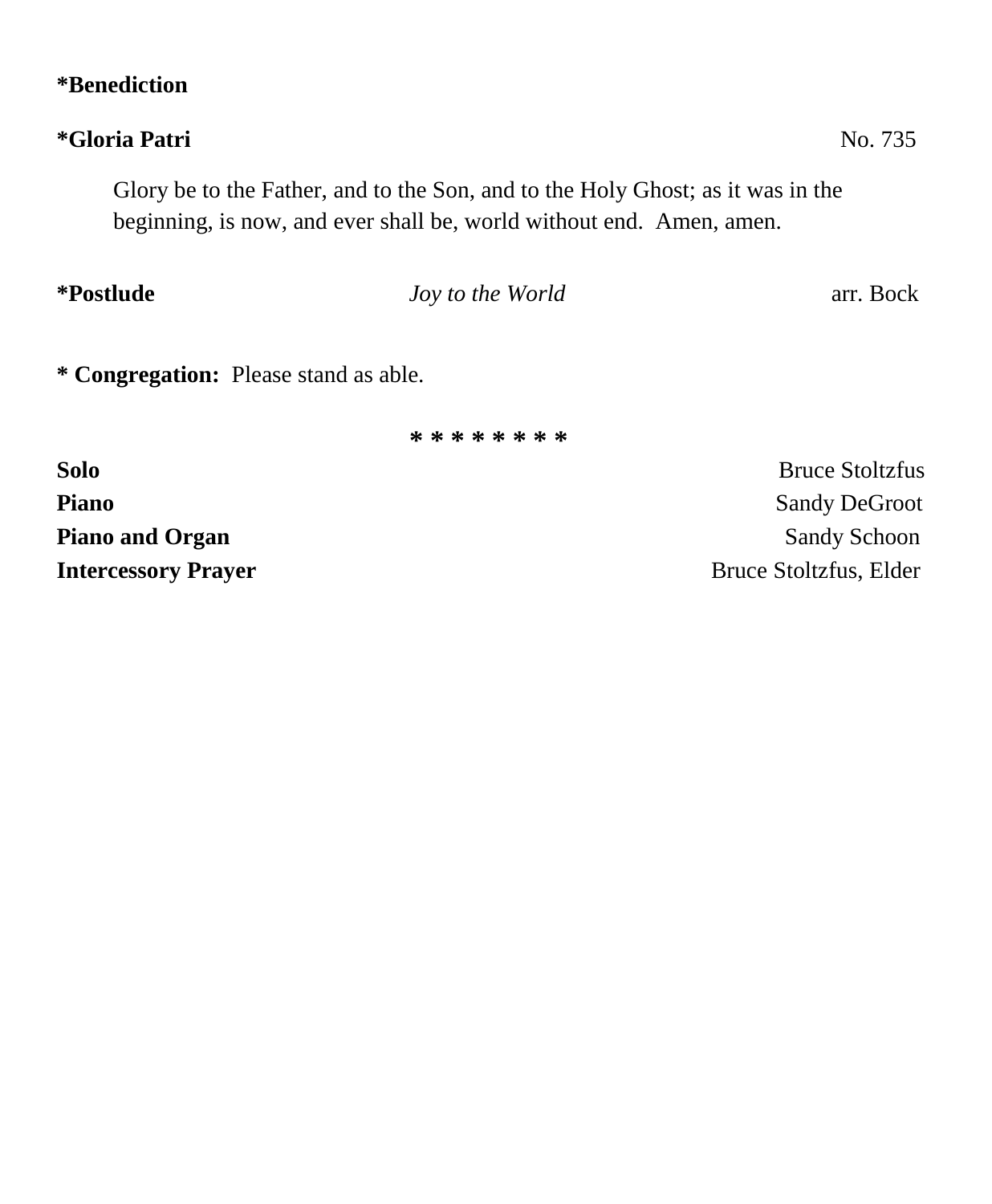| <b>Weekly Calendar</b> |                   |                                     |  |  |
|------------------------|-------------------|-------------------------------------|--|--|
| <b>DATE</b>            | TIME              | <b>EVENT</b>                        |  |  |
| <b>SUN 12/29</b>       | 10:30 AM          | <b>Worship Service</b>              |  |  |
| <b>SAT 1/04</b>        | 8:00 AM           | Men's Bible Study                   |  |  |
| <b>SUN 1/05</b>        | 9:00 AM           | <b>Opening Exercises</b>            |  |  |
|                        | $9:15 \text{ AM}$ | <b>Sunday School Classes</b>        |  |  |
|                        | 10:30 AM          | Worship Service & The Lord's Supper |  |  |
|                        | 5:00 PM           | Youth Bible Study                   |  |  |



# **January Birthdays**

| 1 <sup>st</sup>          | Katherine Rehbein       | 3 <sup>rd</sup> Jackson Greene | 8 <sup>th</sup> Becky Schoon      |
|--------------------------|-------------------------|--------------------------------|-----------------------------------|
| $\mathbf{Q}^{\text{th}}$ | Chris Martel            | $9th$ Jeff Wiseman             | $16th$ Jenni Gretzinger           |
|                          | $20th$ Cordie Armstrong | $29th$ Robbin Kern             | 30 <sup>th</sup> Jessica Marshall |